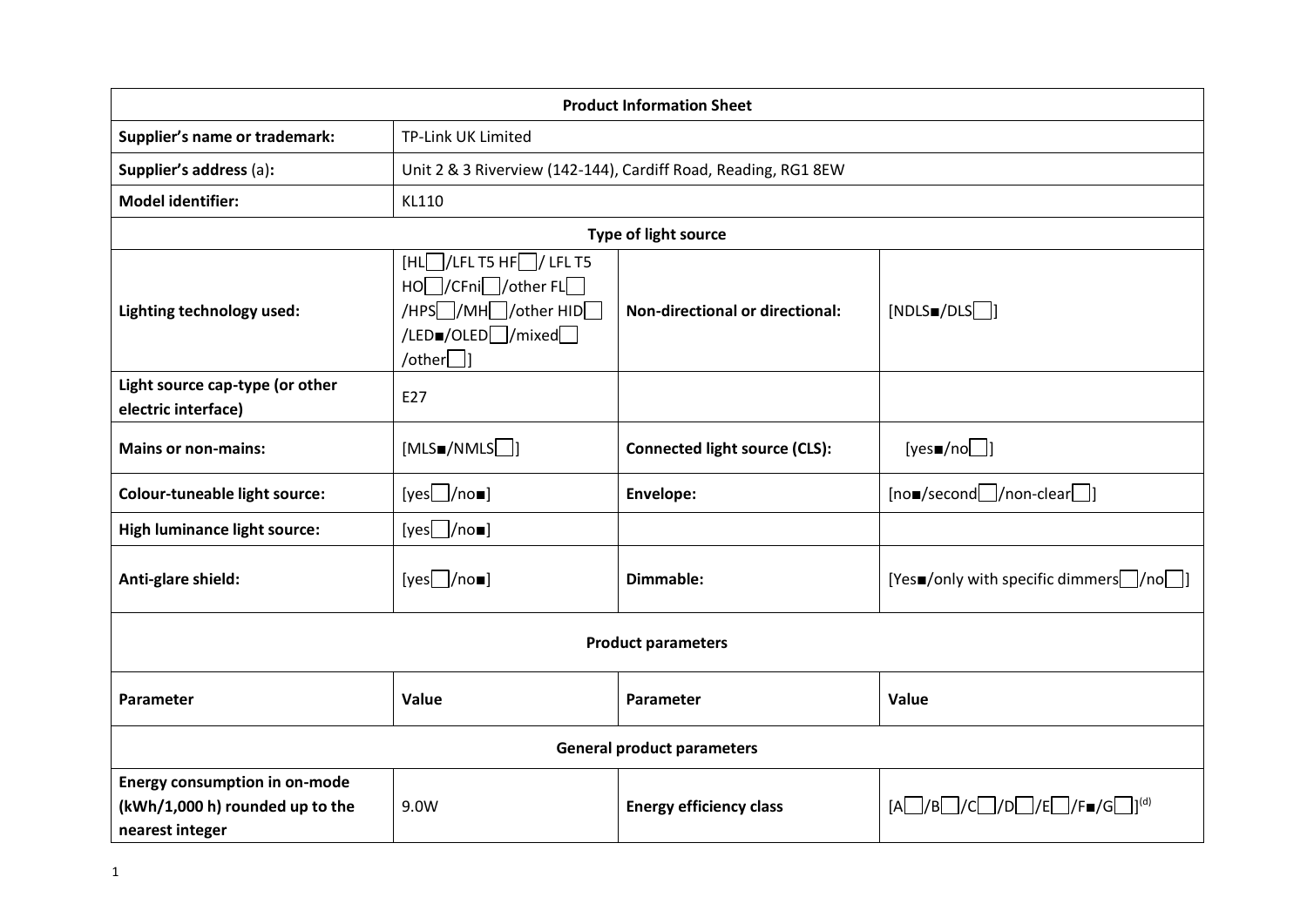| Useful luminous flux, indicating if it<br>refers to the flux in a sphere (360°),<br>in a wide cone $(120o)$ or in a narrow<br>cone (90°) |        | 838lm in [sphere■/wide cone<br>  $ /$ narrow cone $ $  ] | Correlated colour temperature,<br>rounded to the nearest 100K, or<br>the range of correlated colour<br>temperatures, rounded to the<br>nearest 100K, that can be set | 2700K<br>Single                                                           |
|------------------------------------------------------------------------------------------------------------------------------------------|--------|----------------------------------------------------------|----------------------------------------------------------------------------------------------------------------------------------------------------------------------|---------------------------------------------------------------------------|
| On-mode power (W)                                                                                                                        |        | 9.0W                                                     | Standby power, expressed in W<br>and rounded to the second<br>decimal point)                                                                                         | 0.14W                                                                     |
| Networked standby power (P for CLS,<br>expressed in W and rounded to the<br>second decimal point)                                        |        | 0.16W                                                    | Colour rendering index, rounded<br>to the nearest integer, or the<br>range of CRI-values that can be set                                                             | 82<br>82.8~83.1                                                           |
| <b>Outer dimensions</b><br>without separate<br>control gear, lighting                                                                    | Height | 60 <sub>mm</sub>                                         | Spectral power distribution in the<br>range 250 nm to 800 nm, at<br>full-load                                                                                        | Spectrum<br>$1.0 = 1.673e+001mW/nm$<br>1.2 <sub>7</sub><br>1.0<br>$0.8 -$ |
| control parts and<br>non-lighting control                                                                                                | Width  | 60mm                                                     |                                                                                                                                                                      | $0.6 -$<br>$0.4 -$                                                        |
| parts, if any<br>(millimetre)                                                                                                            | Depth  | 118mm                                                    |                                                                                                                                                                      | $0.2 -$<br>$0.0 +$<br>380<br>680<br>580<br>Wavelength(nm)                 |
| Claim of equivalent power (see<br>paragraph $[2(1)$ and $(2)]$                                                                           |        | $[Yes \blacksquare / - \blacksquare]$                    | If yes, equivalent power (W)                                                                                                                                         | 60W                                                                       |
|                                                                                                                                          |        |                                                          | Chromaticity coordinates (x and y)                                                                                                                                   | 0.458,0.410                                                               |

| <b>Parameters for directional light sources:</b> |  |                                                                          |        |  |
|--------------------------------------------------|--|--------------------------------------------------------------------------|--------|--|
| Peak luminous intensity (cd)                     |  | Beam angle in degrees, or the<br>range of beam angles that can be<br>set | [X/XX] |  |